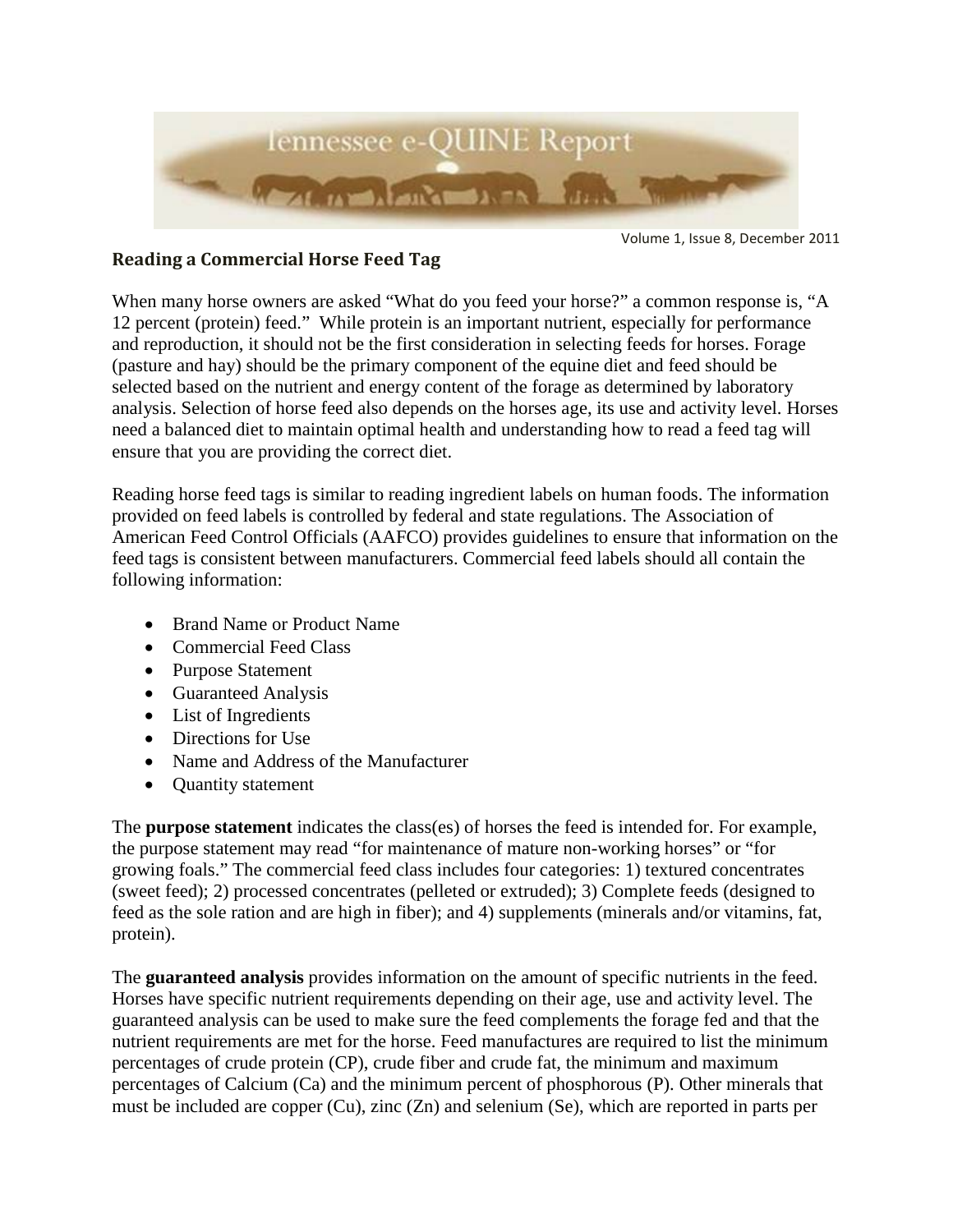million (ppm). Vitamin A (international units per lb, IU/lb) is also included in the guaranteed analyses. Feed manufacturers will often list additional nutrients such as Vitamin E and biotin and digestive aids such probiotics, depending on the specific class of horses it is targeting. More recently, amounts of essential amino acids such as lysine, methionine and threonine, are included on feed tags. Amino acids are the "building blocks" of protein and horses actually require a certain amount of essential amino acids rather than crude protein.

What is conspicuously missing from a horse feed tag, that is included on human food labels, is the amount of calories, or energy the feed provides. In equine nutrition, digestible energy (DE) is calculated based on the amount of fiber, fat and protein in the feed ingredients and is usually reported in mega calories (MCal). There is no standardization in the equation used to calculate energy, so it is left off of feed tags. Digestible Energy is not a nutrient, but horses have a daily requirement for DE. Even though the amount of energy isn't indicated on feed tags, there are still guidelines you can use beyond feeding more at mealtime. If obesity is a concern, feeds can be selected that are indicated for weight control (low in starch) and first cutting grass hay is likely lower in DE than a second cutting grass hay (although a hay test is critical). If weight gain is a concern, then feeds that are high in fat and fiber are best and high quality forage like alfalfa hay should be fed.

The **ingredient list** provides all ingredients in the feed from the greatest to least amount. Feeds contain a variety of ingredients including grain, grain byproducts, and fiber sources, sources of vitamins and minerals, and additives. Grains may be listed as "grain products" which means they have been processed (ground, cracker or flaked) before being added to the feed. Plant protein products such as soybean meal are used as protein sources. Fiber or roughage products often include ingredients like soybean hulls and beet pulp.

Most feed manufacturers include **feeding directions** on the feed tag or on the bag itself. The feeding directions are important because they offer recommendations on how much to feed, information on feeding management for the specific feed, and what type of forage best complements the feed. Feeds should be fed according their specific directions. Feeds are designed to meet the requirements for the class of horse it is intended for. In order to provide the amount of nutrients that are listed on the guaranteed analysis, you have to feed the minimum recommended feeding rate. It is common for horse owners to feed only a handful (or less than 1lb) of a feed because the horse is an easy keeper, yet the recommended feeding rate may be 1% Bodyweight, or 10 lb per day for a 1,000 lb horse. In the case where you are feeding less than the recommended amount because the horse is an easy keeper, it may be better to feed a vitamin and mineral supplement designed to balance the nutrients in forage, often called "forage balancer" supplements. Likewise, if you find you are feeding more than the recommended amount, you may need to consider adding more energy to the diet in the form of fat and fiber.

In addition to the nutritional components listed on horse feed tags, they must include the manufacturers name and address, as well as guarantee the net weight of the feed in the bag. Most bagged feeds weigh 50 lb, but some complete or high fiber feeds may weigh less.

Understanding how to read feed tags is an important part of developing sound feeding management practices and will ensure you get the most for your money. Once the class of horse